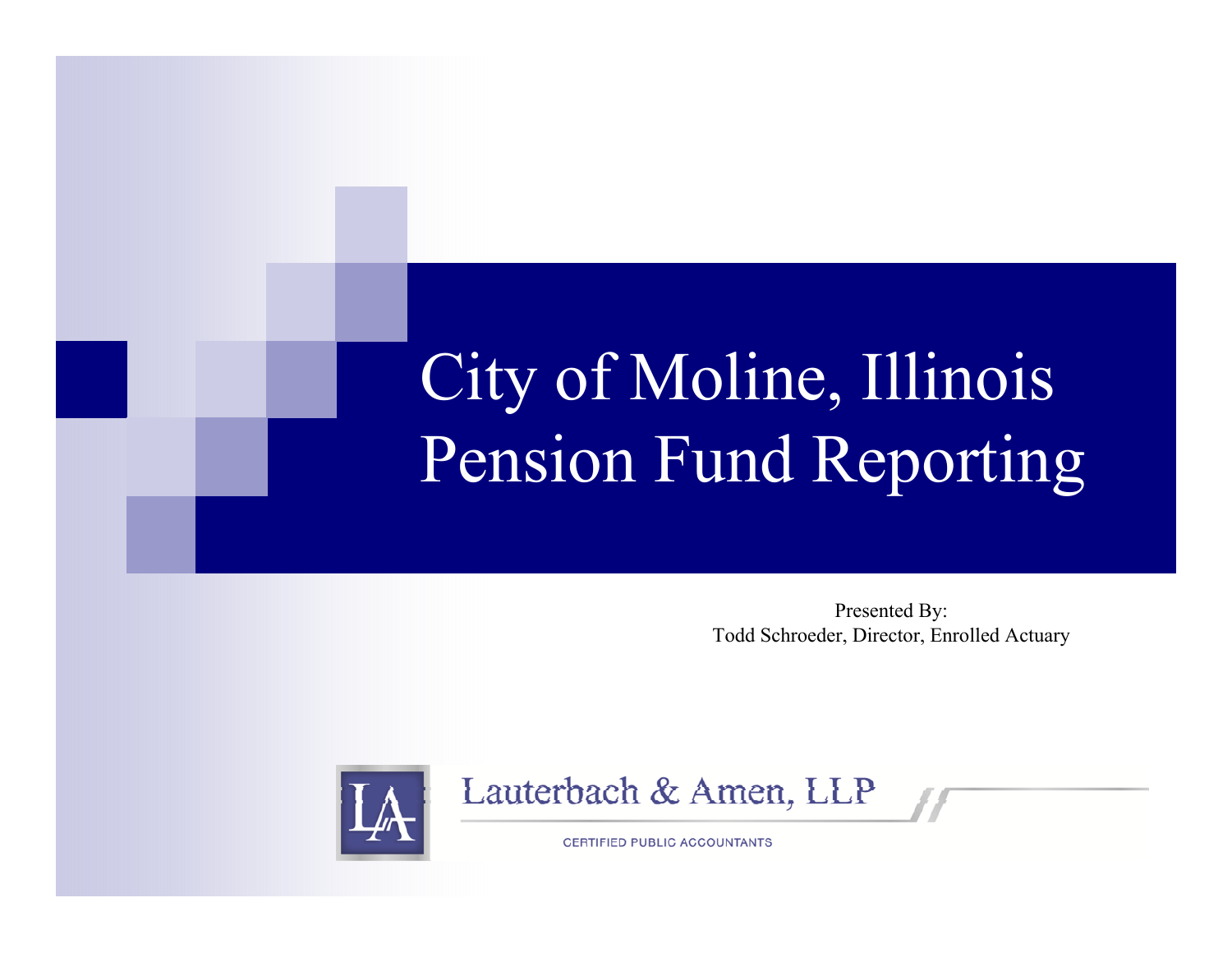## Contribution Requirement & Funded Percentage

|                                                                      | Fire         | Police       | <b>Totals</b> |
|----------------------------------------------------------------------|--------------|--------------|---------------|
| <b>Current Year Contribution</b><br>Requirement                      | \$5,477,008  | \$4,618,968  | \$10,095,976  |
| <b>Prior Year Contribution</b><br>Requirement                        | \$5,169,813  | \$4,266,776  | \$9,436,589   |
| <b>Current Year Funded Percentage</b><br>(Actuarial Value of Assets) | 32.34%       | 43.40%       | 37.86%        |
| Unfunded Actuarial Liability                                         | \$63,803,301 | \$53,188,879 | \$116,992,180 |
| <b>Active Member Count</b>                                           | 57           | 76           | 133           |
| Inactive Member Count                                                | 111          | 94           | 205           |

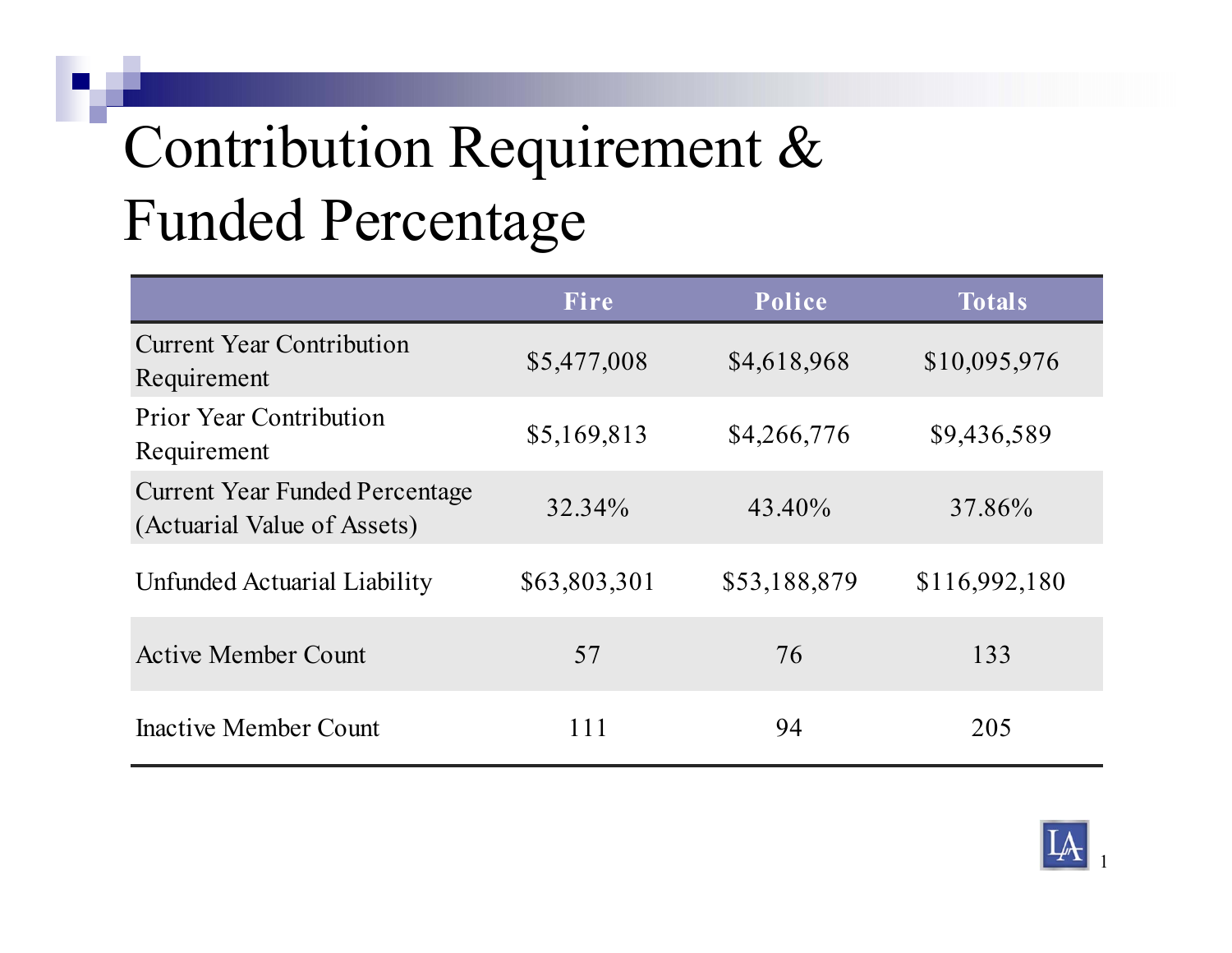### Change in Net Position

|                               | Fire            | Police          | <b>Totals</b>  |
|-------------------------------|-----------------|-----------------|----------------|
| <b>Beginning Net Position</b> | \$27,518,665    | \$36,480,191    | \$63,998,856   |
| <b>Employer Contributions</b> | \$4,748,354     | \$3,912,577     | \$8,660,931    |
| <b>Employee Contributions</b> | \$415,773       | \$555,194       | \$970,967      |
| Return on Investments         | \$3,787,855     | \$5,229,370     | \$9,017,225    |
| Benefits and Refunds          | $(\$5,516,227)$ | $(\$4,485,360)$ | (\$10,001,587) |
| <b>Other Expenses</b>         | (\$137,655)     | $(\$59,369)$    | (\$197,024)    |
| Audit Adjustment              | $(\$2,343)$     | \$0             | $(\$2,343)$    |
| <b>Ending Net Position</b>    | \$30,814,422    | \$41,632,603    | \$72,447,025   |
| Change in Net Position        | \$3,295,757     | \$5,152,412     | \$8,448,169    |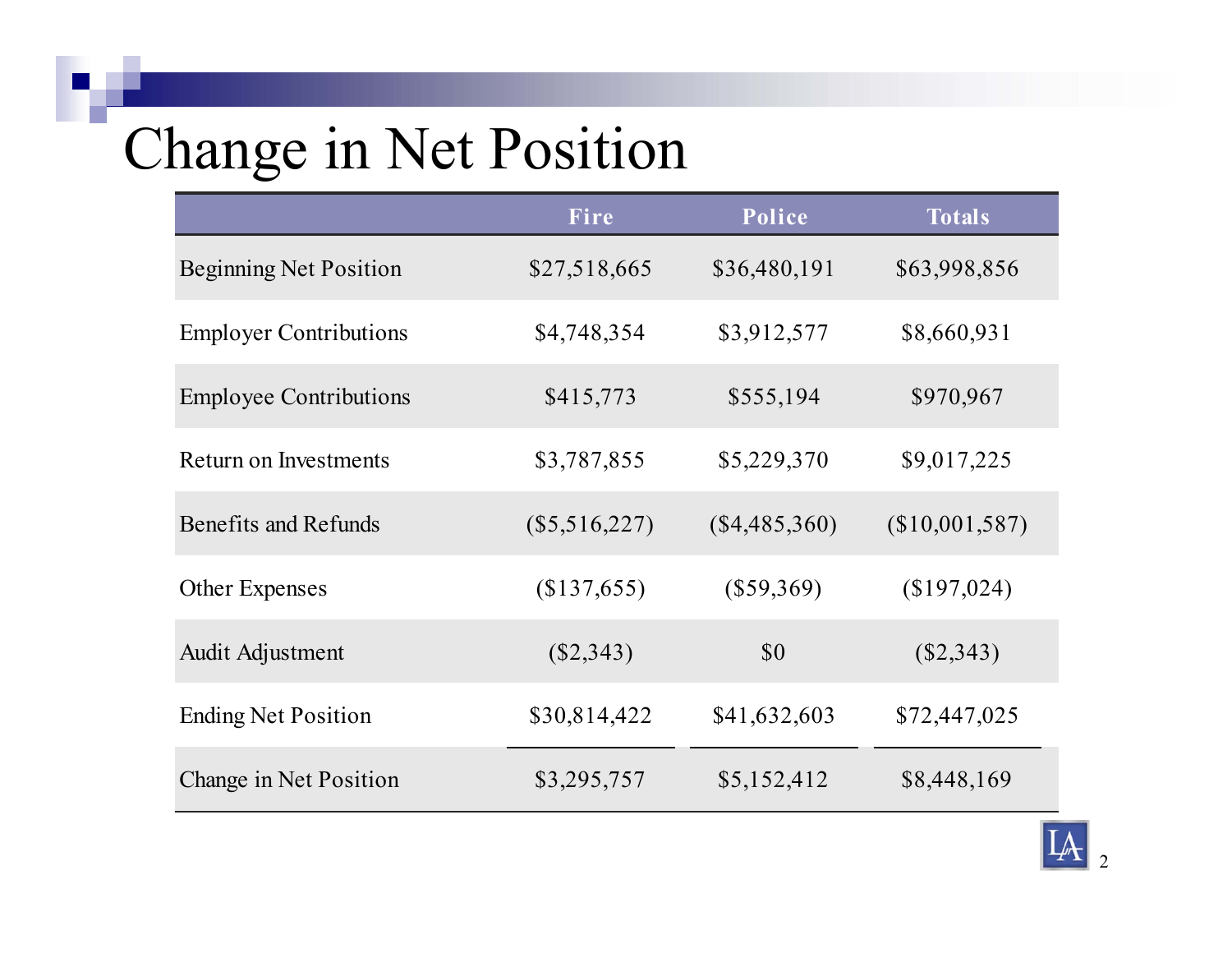#### Expected Benefit Payments

|                                                 | <b>Fire</b> | Police      | <b>Totals</b> |
|-------------------------------------------------|-------------|-------------|---------------|
| <b>Current Benefit Payments</b>                 | \$5,516,227 | \$4,471,897 | \$9,988,124   |
| Expected Benefit<br>Payments in 5 Years         | \$6,562,558 | \$6,151,119 | \$12,713,677  |
| <b>Expected Benefit</b><br>Payments in 10 Years | \$7,399,773 | \$7,374,794 | \$14,774,567  |

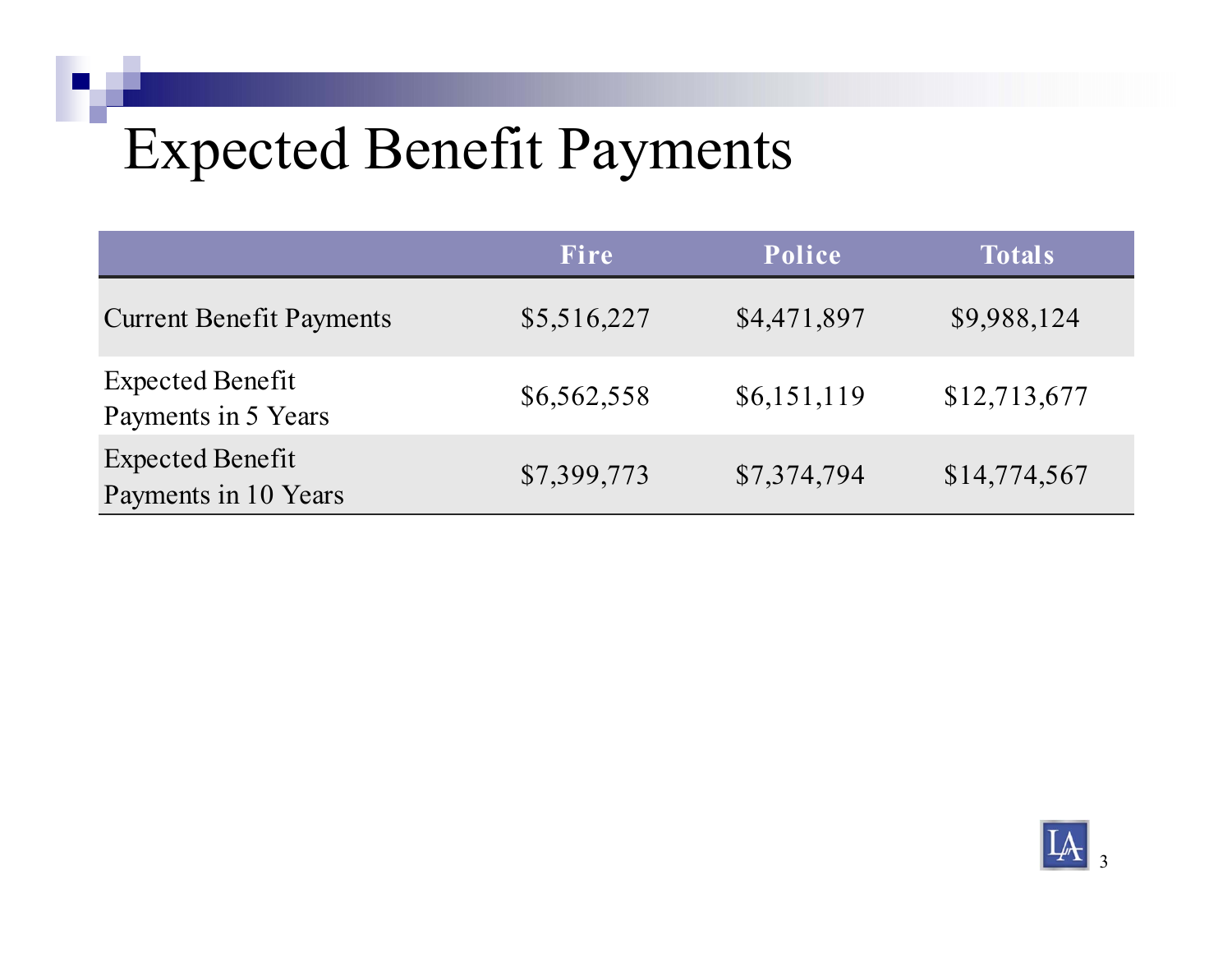#### Changes in Contributions

|                                                             | Fire      | Police    | <b>Totals</b> |
|-------------------------------------------------------------|-----------|-----------|---------------|
| <b>Expected Changes</b>                                     | \$206,793 | \$138,670 | \$345,463     |
| Salary Increase Greater/(Less)<br>then Expected             | \$16,667  | \$5,127   | \$21,794      |
| Demographic Changes                                         | \$42,322  | \$179,352 | \$221,674     |
| <b>Assumption Changes/ Funding</b><br><b>Policy Changes</b> | \$187     | \$0       | \$187         |
| Asset Return Less than<br>Expected                          | \$9,108   | \$1,172   | \$10,280      |
| Contributions (Greater)/Less<br>than Expected               | \$32,119  | \$27,870  | \$59,989      |
| Increase in Recommended<br>Contribution                     | \$307,195 | \$352,191 | \$659,386     |